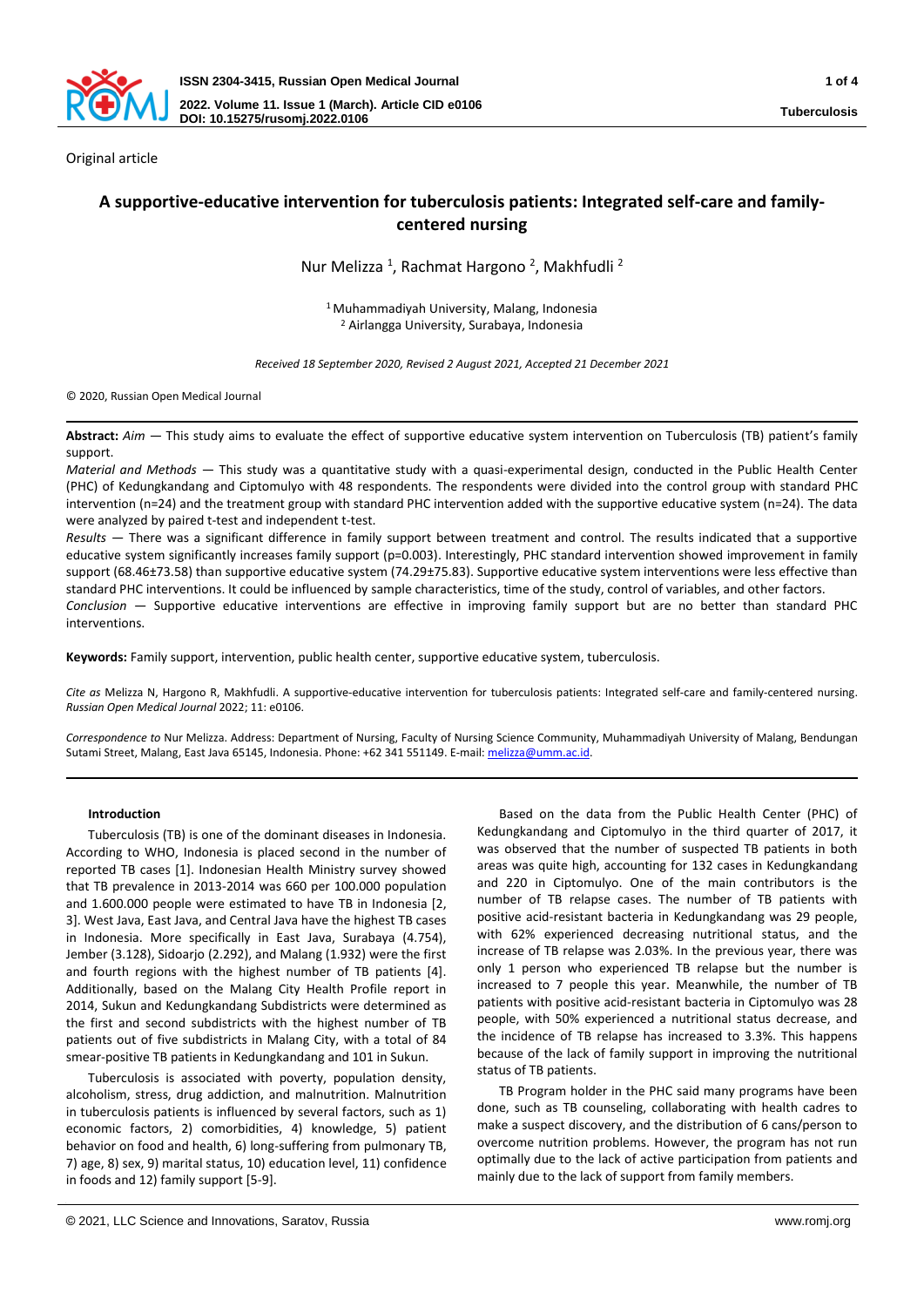

**Tuberculosis**

Patients and families are usually focused more on the treatment but the other supporting factors are unnoticed, such as family support. This study is focused to evaluate the supportive educative system intervention, which consists of teaching, guidance, and support, to TB patients' families in increasing family support.

# **Material and Methods**

## *Ethical consideration*

This study was approved by the University Ethics Committee (February 2018), ethical number: 643-KEPK. All of the respondents had agreed with the given informed consent.

# *Study design*

This study is quantitative research with a quasi-experimental design. This study took place in two PHCs in Kedungkandang and Ciptomulyo, Malang City. As many as 48 respondents were divided into 2 groups, control (n=24) in Kedungkandang PHC and treatment (n=24) in Ciptomulyo. The sampling technique was simple random sampling with several inclusion criteria, (1) the family member of the TB patient is in a healthy condition; (2) the TB patient has decreased nutritional status (IMT<18,5 KgM<sup>2</sup>), and (3) the nuclear, patrilocal or patrilineal family structure from the patient. While the exclusion criteria are family of TB patients with comorbidities, such as diabetes mellitus, HIV/AIDS, and other comorbidities that could affect the patient's nutrition condition.

#### **Table 1. Respondents' characteristics in both groups**

|                                      | Control group |      | Treatment group |      |  |  |  |
|--------------------------------------|---------------|------|-----------------|------|--|--|--|
| Respondents' characteristics         | Total         |      | Total           |      |  |  |  |
|                                      | n (24)        | %    | n (24)          | %    |  |  |  |
| Gender                               |               |      |                 |      |  |  |  |
| Female                               | 17            | 70.8 | 21              | 87.5 |  |  |  |
| Male                                 | 7             | 29.2 | 3               | 12.5 |  |  |  |
| Age                                  |               |      |                 |      |  |  |  |
| $≤45$ years                          | 15            | 62.5 | 9               | 37.5 |  |  |  |
| >45 years                            | 9             | 37.5 | 15              | 62.5 |  |  |  |
| Stage of family development          |               |      |                 |      |  |  |  |
| Stage: children reaching adolescence | 10            | 41.7 | 3               | 12.5 |  |  |  |
| Stage: children reaching adulthood   | 14            | 58.3 | 21              | 87.5 |  |  |  |
| Social culture                       |               |      |                 |      |  |  |  |
| Abstinence from eating               | 19            | 79.2 | 17              | 70.8 |  |  |  |
| Do not abstain from eating           | 5             | 20.8 | 7               | 29.2 |  |  |  |
| Economic level                       |               |      |                 |      |  |  |  |
| Economically not capable             | 7             | 29.2 | 9               | 37.5 |  |  |  |
| Economically capable                 | 17            | 70.8 | 15              | 62.5 |  |  |  |
| Knowledge level                      |               |      |                 |      |  |  |  |
| Poor                                 | 11            | 45.8 | 12              | 50   |  |  |  |
| Enough                               | 8             | 33.3 | 5               | 20.8 |  |  |  |
| Good                                 | 5             | 20.8 | 7               | 20.8 |  |  |  |

**Table 2. Comparison between control and treatment group pre and postinterview**

| Group            |      | Mean $±$ S.D | Paired t-test (p-value) |  |
|------------------|------|--------------|-------------------------|--|
| Control (n=24)   | Pre  | 68.46±12.7   |                         |  |
|                  | Post | 73.58±14.4   |                         |  |
| Treatment (n=24) | Pre  | 74.29±8.6    |                         |  |
|                  | Post | 75.83±8.4    | 0.003                   |  |
|                  |      |              |                         |  |

\*Independent t test p-value =0.005.

#### *Data collection*

Both groups were given an initial intervention, which was the PHC health programs for TB patients. The program consists of health counseling, inspection schedule, drug administration, and providing milk. Furthermore, the treatment group was given the supportive educative system, which consists of teaching, guidance, and support related to the nutrition of TB, besides the initial intervention, while the control group was not given any additional intervention. The supportive educative system consists of 3 sessions and divided into 3 meetings for 2-3 weeks, and lasted for 45-60 minutes in every meeting. The independent variable in this study was the supportive educative system intervention, while the dependent variable was the family support in improving the nutritional status of TB patients.

At the beginning of the program, the participants were given a pretest, the PHC standard intervention, and the time contract for the next meeting. At the second meeting, the participants were given a supportive educative system, which consists of guidance through introduction, explanation, information about the recommended food for TB patients, and providing positive reinforcement as a form of support. In addition, the participants also got a booklet as reading material at home. In the second week or third meeting, it was a revisit and posttest to evaluate the effect of the intervention by filling out the questionnaire. Meanwhile, the control group's interventions were carried out according to the PHC standard in the form of TB-related education, milk distribution, and scheduling for drug administration and screening. The posttest was done after 2 weeks of intervention.

## *Data analysis*

The collected data were analyzed using SPSS software, version 16.0 (IBM) using the bivariate analysis, the paired t-test, and the independent t-test.

#### **Results**

The respondents in the control group were dominated by female respondents (17 or 70.8%) and belong to > 45-years age group (15 or 62.6%). They were in a family with adolescent children (14 families or 58.3%), had a food abstinence culture (19 families or 79.2%), and at a good economic level (17 or 70.8%). The level of family knowledge about TB and TB nutrition was mostly in the "less" category (11 or 45.8%). The respondents in the treatment group were mostly female (21 or 87.5%) and belong to > 45-years age (15 or 62.6%). Most of the respondents had children who were reaching adulthood (14 or 58.3%) and adopting an eating abstinence culture (17 or 70.8%), and the economic level of respondents was capable (15 or 62.5%). Similar to the control, most of the respondents in this group had TB knowledge in the "less" category (12 or 50.0%) (*Table* 1).

Based on the paired t-test result, there was a difference before and after intervention in both groups ( $p < 0.05$ ). The independent t-test results showed a significant difference between the control and treatment (p<0.05). The mean value in the treatment group showed a 1-point increase, while the control group had 5-point increase, which means the intervention of supportive educative system influence the family support, but the influence is not as high as the control (*Table* 2).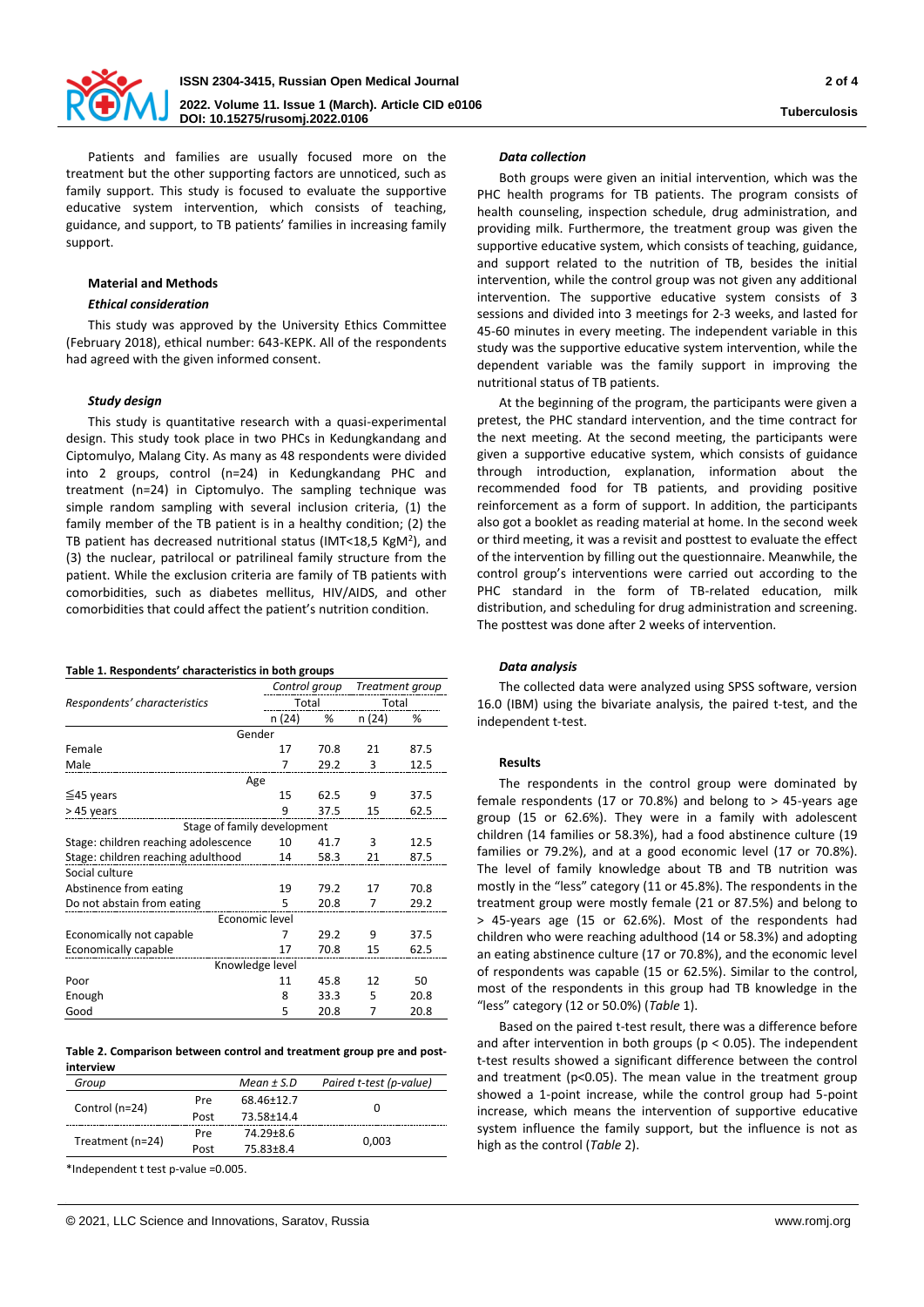

# **Discussion**

These findings implied that supportive educative system interventions affected increasing the family support in the treatment group. Interestingly, there was a significant difference between the control and treatment groups. The difference indicated that the control group had higher effects on family support than the treatment.

Interventions in the control group were more influential on family support. This finding is following Notoatmodjo in Yuniar, which explains that scheduling the patient's drug administration could improve the drug control and reduce the risk of resistance [10]. Another study by Winetsky et al. also explained that reduced access to supplemental nutrients is one of the factors that influenced the incidence of TB [11]. The provision of information also helps in improving the knowledge and understanding of the patient, which is a pivotal component of self-care [12].

However, this study was not following Mohammadpour et al., who explained that supportive educative interventions can improve the non-hospitalized patient's self-care abilities and positively influence the public health outcomes [12]. Other studies also explain that Orem's Self-Care Model in form of a supportive nursing system can improve the quality of life in all dimensions, including physical function, physical role restriction, body pain, general health, vitality, social function, emotion limitation, and mental health (p<0.05). Furthermore, Orem's nursing care model improved the overall function and quality of life and reduced the cost of migraine and migraine-related disability in individuals and communities [13].

M'imunya in his study also explained that counseling by a nurse over the phone increases the proportion of children completing treatment from 65% to 94% and counseling through home visits further increases it to 95%. Both interventions are superior to counseling by doctors at the tuberculosis clinic. M'imunya also explained that educational or counseling interventions can improve the successful completion of treatment but the number of benefits may vary depending on the nature and the arrangement of the intervention [14].

The results obtained in this study may be caused by the fact that most of the respondents in the intervention group had a lack of knowledge. With sufficient knowledge about nutritious food, the type and amount of food will also be considered by the patients [12]. In addition, the abstinence-eating culture can also influence the support of intervention groups. For instance, a patient knows that the food is not good for consumption culturally but it must be consumed then that patient will ignore the knowledge and vice versa. A person's culture is not easy and takes a long time to change [5, 15].

The concept of nursing by Orem emphasizes the individual's ability to meet his own care needs without depending on others. Most respondents in the treatment group were dominated by the elderly (aged > 45 years). In that condition, instrumental support, such as delivering treatment to patients, providing financial assistance, and information, such as the nutrition care of TB patients, are less provided to the respondents [11]. In addition, Orem's conceptual model is more direct and the patients are included in the systems they are capable for physical movement, so the independence in other than physical movements is less influential.

According to Winetsky et al., the intervention according to Orem's theory is also done to reflect the individual influence on

the environment [11]. The environmental control in this study is rarely done. For instance, the housing conditions that could influence the instrumental support, such as the distance of the patient's house to the shopping center could hinder the respondents to buy the recommended food. Furthermore, some environmental conditions also hinder access to information, such as no television and the difficulty to reach a working signal service. The condition and atmosphere of the respondent's home while performing the system were also less controlled because the arrival of other family members could influence the intervention as well.

## **Conclusion**

This study concluded that the supportive educative interventions are effective in improving family support but worse than the PHC standard interventions.

## **Acknowledgments**

The authors would like to thank the Faculty of Nursing, Universitas Airlangga Surabaya and the Faculty of Health Sciences Muhammadiyah Malang that have facilitated this research. Special thanks go to the Kedungkandang and Ciptomulyo Health Centers for providing respondent data.

# **Conflict of Interest**

The authors declare no conflicts of interest in this study.

# **References**

- 1. WHO. Global tuberculosis report 2015. 20th ed. World Health Organization. 2015; 204 p. [https://apps.who.int/iris/bitstream/handle/10665/191102/978924156](https://apps.who.int/iris/bitstream/handle/10665/191102/9789241565059_eng.pdf;jsessionid=1954D47F7A289F1F7585346A1D2BA1D1?sequence=1) [5059\\_eng.pdf;jsessionid=1954D47F7A289F1F7585346A1D2BA1D1?seq](https://apps.who.int/iris/bitstream/handle/10665/191102/9789241565059_eng.pdf;jsessionid=1954D47F7A289F1F7585346A1D2BA1D1?sequence=1) [uence=1.](https://apps.who.int/iris/bitstream/handle/10665/191102/9789241565059_eng.pdf;jsessionid=1954D47F7A289F1F7585346A1D2BA1D1?sequence=1)
- 2. Indonesian Ministry of Health. National guidelines for tuberculosis control. Jakarta, Indonesia: Kementerian Kesehatan Republik Indonesia. 2011; 99 p. Indonesian. [http://rspau.ddns.net:8080/perpustakaan/property/uploads/d8c81b3](http://rspau.ddns.net:8080/perpustakaan/property/uploads/d8c81b3affec9ce9d840d2a53d26475a.pdf) [affec9ce9d840d2a53d26475a.pdf.](http://rspau.ddns.net:8080/perpustakaan/property/uploads/d8c81b3affec9ce9d840d2a53d26475a.pdf)
- 3. Directorate General of Disease Control and Environmental Health. Rencana aksi program pengendalian penyakit dan penyehatan linkungan tahun 2015-2019. Jakarta, Indonesia: Kementerian Kesehatan Republik Indonesia. 2015; 59 p. Indonesian. [http://p2p.kemkes.go.id/wp-content/uploads/2017/01/RAP-2015-](http://p2p.kemkes.go.id/wp-content/uploads/2017/01/RAP-2015-2019.pdf) [2019.pdf.](http://p2p.kemkes.go.id/wp-content/uploads/2017/01/RAP-2015-2019.pdf)
- 4. Indonesian Ministry of Health. Tuberculosis, data center and information ministry of health. Jakarta, Indonesia: Kementerian Kesehatan Republik Indonesia. 2016; 10 p. Indonesian. [https://pusdatin.kemkes.go.id/download.php?file=download/pusdatin](https://pusdatin.kemkes.go.id/download.php?file=download/pusdatin/infodatin/Infodatin-TB-2016.pdf) [/infodatin/Infodatin-TB-2016.pdf.](https://pusdatin.kemkes.go.id/download.php?file=download/pusdatin/infodatin/Infodatin-TB-2016.pdf)
- 5. Dodor E. Evaluation of nutritional status of new tuberculosis patients at the Effia-Nkwanta Regional Hospital. *Ghana Med J* 2008; 42(1): 22- 28[. https://pubmed.ncbi.nlm.nih.gov/18560556.](https://pubmed.ncbi.nlm.nih.gov/18560556)
- 6. Si ZL, Kang LL, Shen XB, Zhou YZ. Adjuvant efficacy of nutrition support during pulmonary tuberculosis treating course: systematic review and meta-analysis. *Chin Med J (Eng)* 2015; 128(23): 3219-3230. [https://doi.org/10.4103/0366-6999.170255.](https://doi.org/10.4103/0366-6999.170255)
- Lestari ED. Analysis of changes in nutritional status in patients with tuberculosis after 6 months of treatment at Paru Hospital, West Java Province. Bachelor's Thesis. Bogor, Indonesia: Institut Pcrtanian Bogor, 2016. Indonesian.
- 8. Puspita E, Erwin C, Yovi I. Description of nutritional status in patients with pulmonary tuberculosis (pulmonary TB) who are undergoing